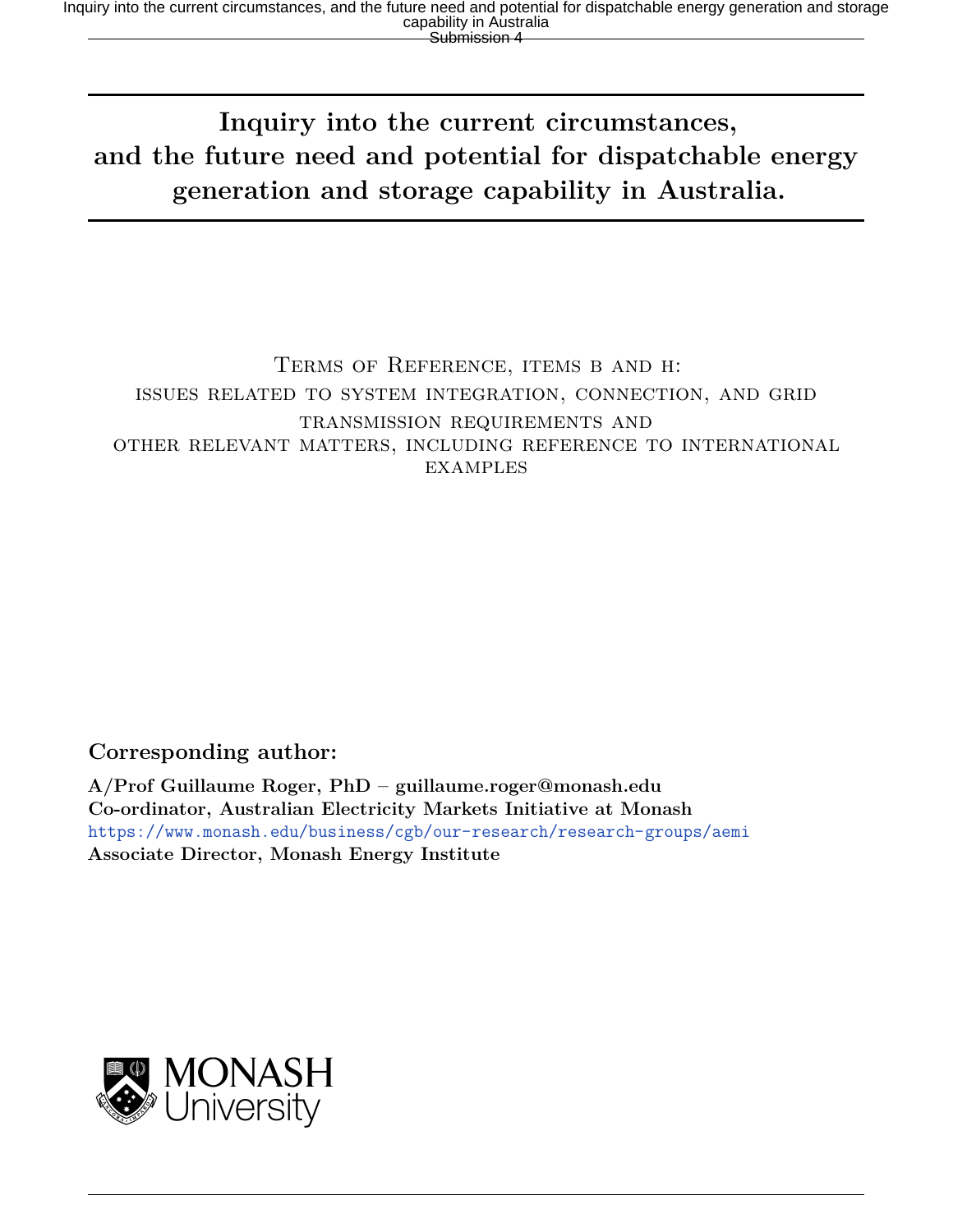## **Summary of the submission**

This submission speaks to the economics behind the integration of grid-scale storage into the National Electricity Market (NEM). First it notes that the terms of reference of this inquiry make no mention of a *market* for electricity supply and for the the supply of storage services. This omission stands out in light of the fact that almost all electricity is produced by private operators, and that all electricity (except for WA and the NT) is traded on the National Electricity Market (NEM). This is important in that the incentives to deploy and invest in storage are provided by market signals to private operators. Which signals the market sends depends on the organisation of that market, that is, on market design (bidding and clearing rules), on competition policy and on regulation.

However the public discourse largely ignores incentives. Indeed, much of the work to date is either concerned with engineering aspects (for example, AEMO) or high-level consultation without much regard for economic analysis (as does the ESB). This submission attracts the attention of Committee Members to the fact that the market is for us to organise for it to serve us; that this work remains to be done. It is not enough to spur investment in new technologies; these new assets must be harnessed to deliver services. At present, "market design" (a field that recently received the Nobel Prize in Economics) is used as a slogan; designing a market is in fact real work to do.

Currently *neither* the market design *nor* the industrial organisation of the market are favourable to effective investment in, and deployment of, grid-scale storage. These are the focus of this submission, which reflects the work that is partly underway at Monash University to design the correct incentives for investment and for the use of storage.

Electricity storage on large scale is nothing short of revolutionary; it is the perfect, and very timely, complement to intermittently available renewable energy generation (VRE). While full of promise, it also entails plenty of challenges. By its very nature, storage allows for the use of extremely complex dynamic strategies in buying and selling energy, which market rules must account for. In particular, there is a distinct risk of market manipulation, which can be very costly to Australian consumers, and poorly perceived by voters. Dispatching storage units in the energy market must also be amended to account for this new behaviour. Storage is likely to play a critical role in ancillary services, old (FCAS) and new (synthetic inertia). Finally, unlike conventional generators, storage presents no significant returns to scale, which may offer an opportunity for enhanced competition in the energy market. However, this requires the competition authority to be watchful of attempts to engage in anti-competitive practices, and may need specific intervention and prohibitions to curb some practices.

Addressing these questions is essential to the successful deployment of storage across the NEM. The issues raised herein arise irrespective of technology nor cost; they are borne out of *incentives*. Understanding these incentives is essential to design an effective market, and takes some work that remains to be done.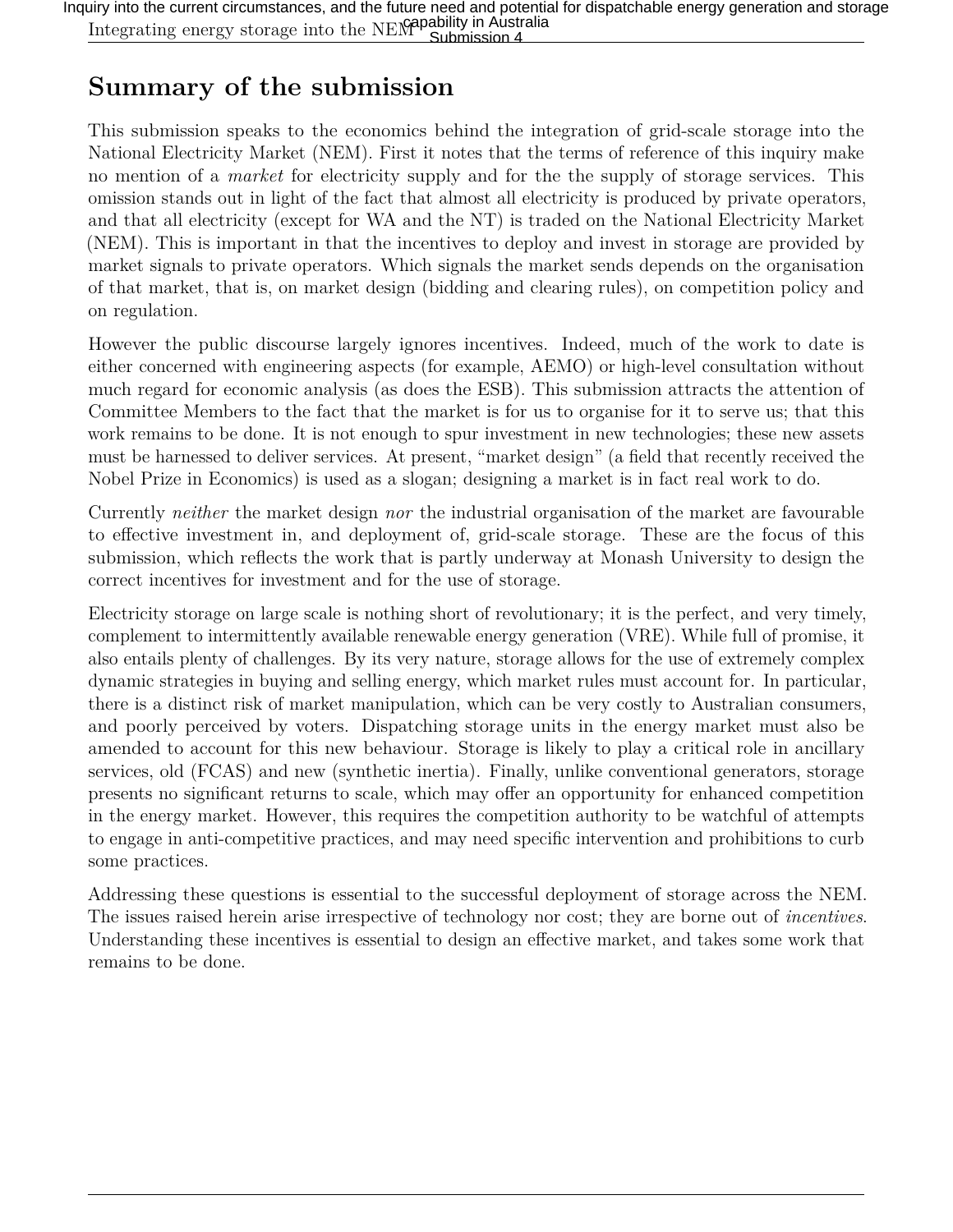Inquiry into the current circumstances, and the future need and potential for dispatchable energy generation and storage<br>Integrating energy storage into the NEM Submission 4<br>Australia Submission 4

# **Background**

Until recently electricity was one of the very few commodities that could not be stored. In addition, the physical constraints of electricity transport required a precise balancing of supply and demand at all times. Taken together, these two facts implied that electricity had to be produced for immediate consumption; therefore *i*) the organisation of the energy market and *ii*) trading strategies were both quite simple. In particular, broadly speaking, the time horizon was immediate. This simplicity made for simple market rules, which could afford to be myopic. With a broad brush, at present AEMO collects bids from generators every five minutes and arranges them in increasing order from the cheapest to the most expensive one. The market clears where this supply curve meets demand, which delivers the clearing price, and the process repeats itself. Generators, whose price does not exceed the clearing price, are dispatched.

This immediacy of supply precludes many forms of manipulation based on delay and arbitrage. It also makes it very difficult to use intermittent, renewable energy (VRE), which cannot be committed in advance – unlike thermal generators that are exactly controlled. For this reason, VRE is said to be unscheduled, or not dispatchable; it cannot be relied on.

Delay, or the intertemporal shift of electricity consumption that storage affords, is the primary benefit of storage. Excess power supply from wind farms, solar farms or rooftop solar installations, can be put to better use at a later time, when consumers need it most and consequently are willing to pay more for it. Thus storage is the device the power industry needs to harness intermittent power supply, which produces when it can, and deliver services to consumers when they actually need them – not just when they are plentiful. Not only can storage help in solving the time delay between production and consumption, it can also turn non-dispatchable energy into dispatchable, or firm, power. Storage makes VRE reliable, and therefore more valuable.

Storage can deliver additional services that were hitherto impossible to supply, or not required. Congestion routinely arises on the network of the NEM, just like on a freeway, and leads to curtailment – typically, of VRE. Storage can absorb that energy and release it when congestion has subsided. The benefit is to optimise transmission investment, which need not meet peak generation capacity, for some of that capacity can be stored. With the increasing penetration of intermittent supply and the progressive retirement of large thermal generator, multiple grid-stability issues arise. Frequency control, in particular, becomes problematic as the physical inertia of the grid decreases. Storage can assist in rapid frequency control too. Thus, on multiple accounts, storage is the key complement to intermittent renewable generation.

Specifically, storage can

- allow for the intertemporal substitution of consumption, so that excess supply of cheap energy can be consumed at a more suitable time;
- be used in hybrid facilities (e.g. solar farm plus storage) to "firm" intermittent generation and turn it into dispatchable generation;
- arbitrage and smooth prices prices may not be too high so that consumers do not get stung, but not too low so that producers refuse to sell;
- assist in congestion management on the network; at a congested node, a battery can act as a load, and release energy at a later time. Thus, it can also act as a complement to transmission, and therefore as a substitute for transmission investment.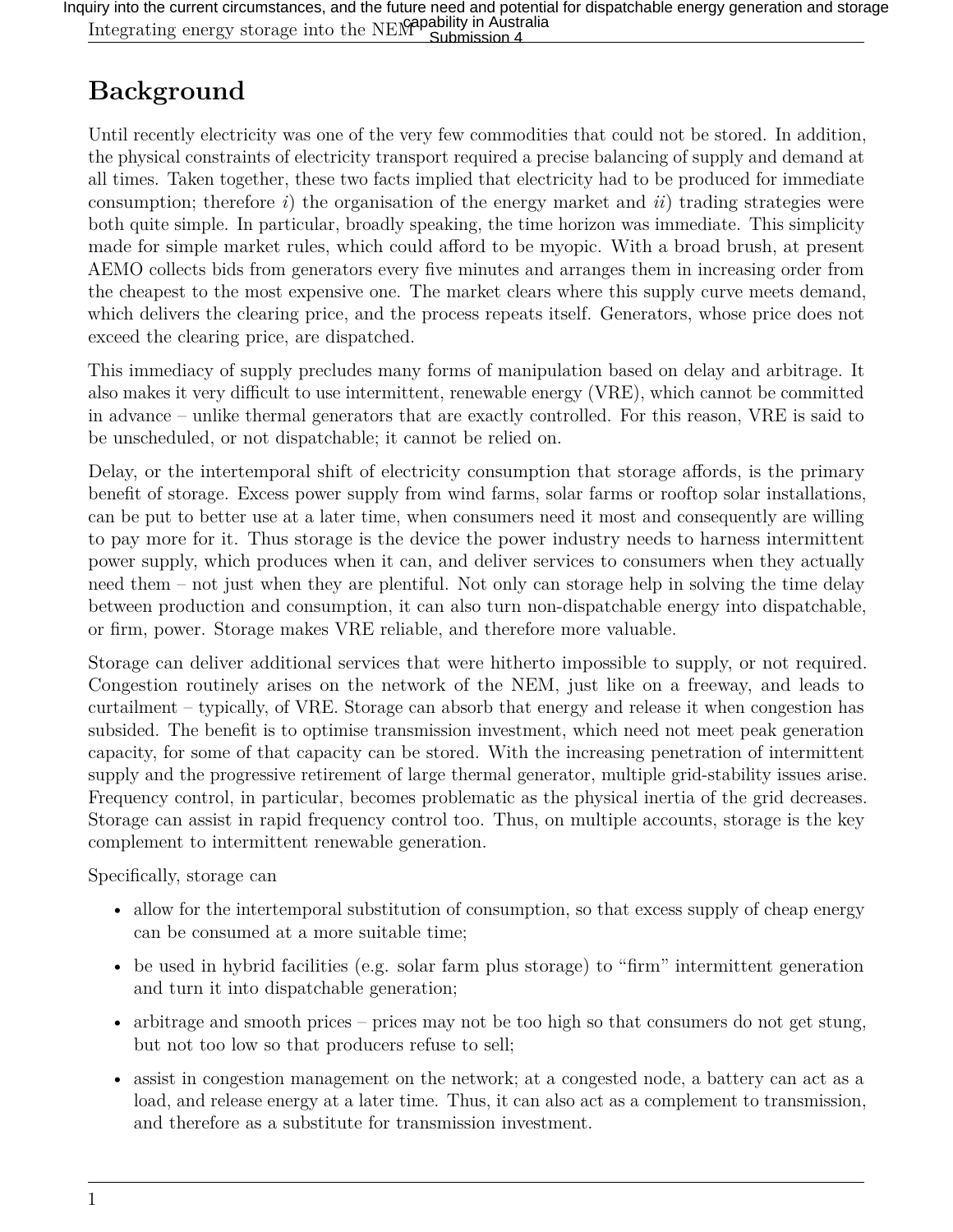• deliver essential frequency control services (fast frequency control and synthetic inertia).

The *problem* with storage is that this ability to delay and to be either a buyer (charging) or a seller (discharging) at any point in time makes for far more complicating trading strategies. In a market setting, where suppliers pursue their own private interests, this cannot be ignored. The operator of a storage unit may charge or discharge, depending on its current charge state and on its expectation of future prices; these are inherently dynamic strategies, for which the current, myopic market design is not adapted.<sup>[1](#page-3-0)</sup> With tens or hundreds of batteries, this makes for a very complex problem (called a dynamic stochastic game), which the current market organisation and the current dispatch engine cannot handle. This point is largely neglected by AEMO and the ESB. It is extremely concerning because an inadequate organisation of the market will not deliver the correct incentives to market participants, and therefore the correct investments and services, and will be left open to manipulation. This is the point of the next section.

### **Identifying essential areas of work**

In our work we have identified four essential areas that need significant scientific investigation: understanding storage behaviour and designing market rules for storage; clearing and dispatching a market with storage; new services with storage and understanding the industrial organization of a market with storage.

#### **Area 1. Understanding storage and market design for storage**

Storage behaves differently from standard generators and loads, and thus in many ways – starting with the fact it can be either at the same time, and which it chooses to be may depend on many factors (state of charge, current price, future prices, future volumes...). The first order of business is to better understand storage behaviour, especially when it comes to market manipulation. Karaduman (2020) is the only serious paper on the economics of storage, however it is short on market manipulation. It also takes as given the current market design, rather than designing a market for storage. With an understanding of storage behaviour, one must then design market rules that explicitly account for storage, the new strategies it can employ and its interaction with generators. These are dynamic strategies, and potentially collusive strategies. There is no reference on this yet, no experience that can dawn on; these are completely open questions.

#### **Area 2. Clearing and dispatching a market with storage**

Dispatching storage units that employ dynamic strategies cannot be achieved using the current dispatch engine (NEMDE), which is a linear programming engine – that is, a myopic algorithm. A new dispatch algorithm must be designed for this task, and a new numerical implementation must be created. This is essentially a problem of mathematics and computer science.

This too is an open question in that the problem on hand is potentially very large. The goal is not only to find a solution, but to compute a solution in a practical time so that it can be used robustly on a daily basis.

<span id="page-3-0"></span><sup>1</sup>At present the NEM clears and dispatches every 5 minutes, and forms no expectation about the future. With no batteries to dispatch this is perfectly fine, however not with storage.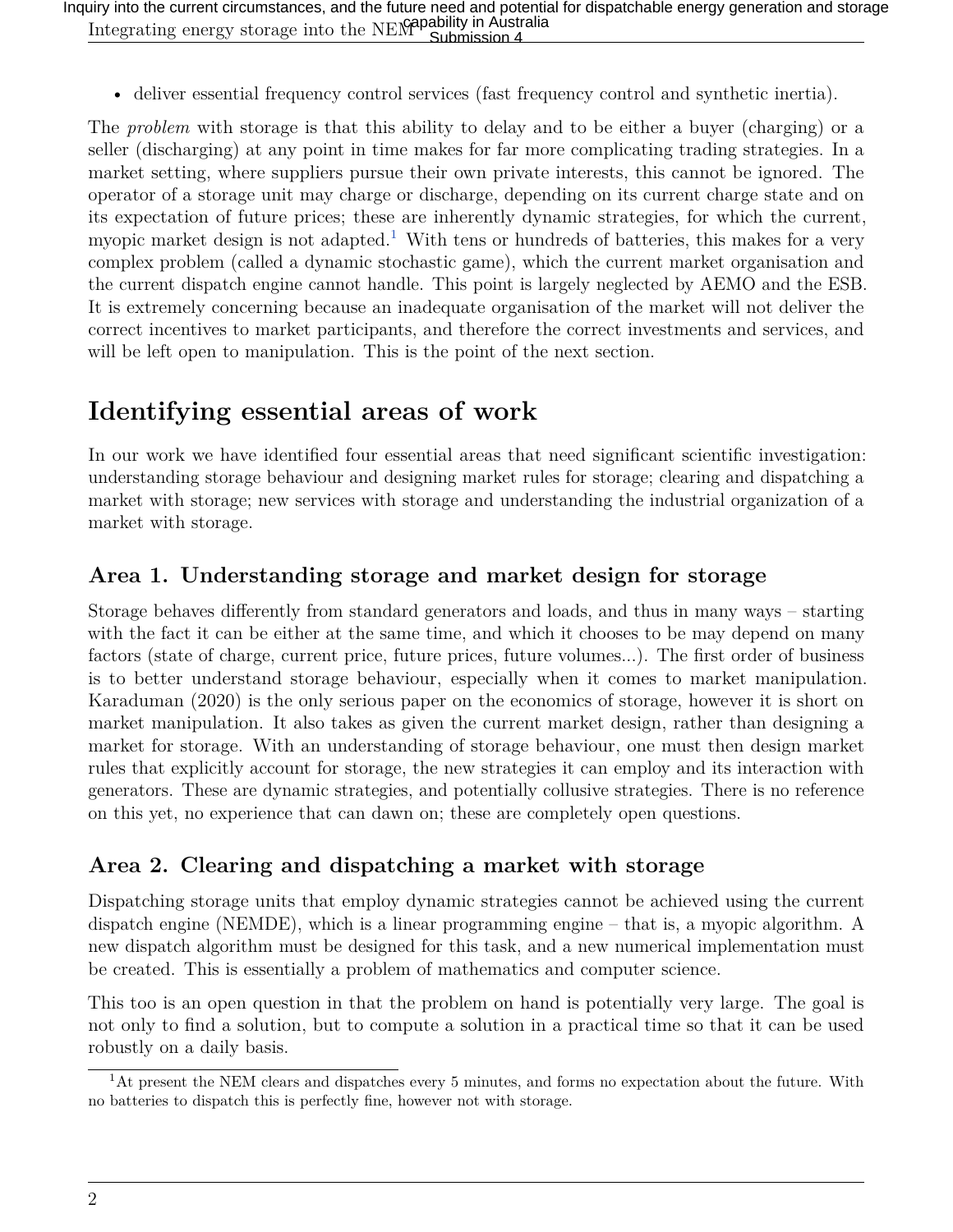#### **Area 3. New services with storage**

Energy is not the only market in the NEM. There are Ancillary Markets, the main one being the Frequency Control Ancillary Service (FCAS) market. Frequency control is essential to grid stability; without it frequency deviations would damage equipment and cause blackouts. Conceptually, the solution is simple: rapidly inject or withdraw energy to correct the frequency. Like energy, frequency control is organised as a market, and suppliers are private entities. Storage, in particular batteries, are very well suited to this exercise, and possibly others.

Indeed, "synthetic inertia" is already identified as a new service that can be supplied by batteries to replace the physical inertia of the current power system. This physical inertia is provided by rotating generators, and thus decreases every time a thermal generators retires and is replaced by VRE. However, at present there is no sense in which we know how to *value* these services, which renders the organisation of a market impossible. Doing so first requires valuing inertia in order to elicit a demand for inertia services, and then devising a market design to supply synthetic inertia services. This market is obviously linked to the energy market, which generates new arbitrage opportunities. The principles and the methods that are used when dealing with synthetic inertia may be applied to other services, yet to be identified. At the risk of stating the obvious, it is not enough to utter the words "market design" for it to arise; it has to be carefully designed.

#### **Area 4. Industrial organisation with storage**

Because of large returns to scale, the electricity generation sector is highly concentrated: few generators are required to produce a lot of energy. The benefit of this concentration is that returns to scale can be exploited, which yields a low average cost; its cost is that generators routinely exercise their significant unilateral market power to raise prices significantly above the cost of production. To compound the problem, a small number of firms own these few, large generators.

Unlike conventional generators, most storage units, at the very least batteries, do *not* possess significant returns to scale, so there is no *social* benefit to large storage units nor to concentration; however the risk of exercising unilateral market power remains. That is, one should be wary of both *i*) large storage installations (including Snowy 2.0) and *ii*) the concentrated ownership of multiple battery installations. Andres-Cerzero and Fabra (2020) show that market power in storage leads to less efficient price arbitrage (less price smoothing) and inefficiently low investment levels in storage. They also warn that vertically integrated firms – owning generation plants and storage – behave even less competitively. In other words, while storage may be good to "firm" non-dispatchable energy, the details of the organisation of the market matter a great deal for its performance.

Furthermore, letting a single operator own multiple batteries, as well as batteries and other assets such as solar farms, may lead to market manipulation between batteries to the benefit of the generation unit. This is common in securities markets and even easier to orchestrate in the electricity market, where energy is completely anonymous.

Finally, because storage is also attractive to manage congestion on networks, it may be necessary to revisit the structural separation that currently exists between energy generation and energy transport. Without presuming of a solution, network service providers may have to be required to not own storage units but rather to contract with third parties. However now these third parties may control bottlenecks on a network and use it to create local monopolies on this network. A similar problem was encountered in the telecommunication industry, where most regulators elected to mandate access at a reasonable cost.